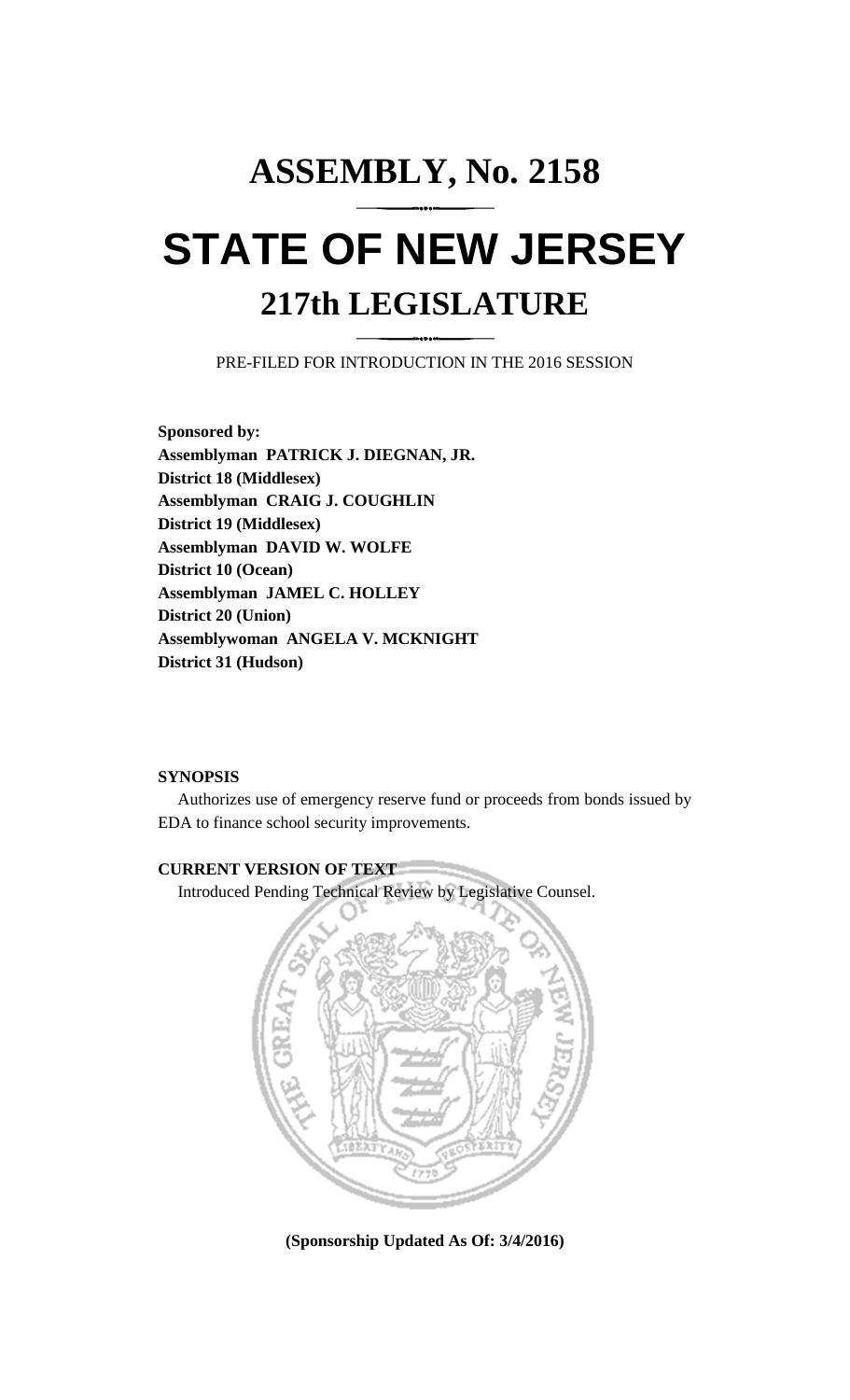### **A2158** DIEGNAN, COUGHLIN

 $\mathcal{D}_{\mathcal{L}}$ 

 **AN ACT** concerning the funding of school security improvements, amending P.L.2007, c.62, and supplementing P.L.2000, c.72 (C.18A:7G-1 et al.). **BE IT ENACTED** *by the Senate and General Assembly of the State of New Jersey:* 1. Section 6 of P.L.2007, c.62 (C.18A:7F-41) is amended to read as follows: 6. Notwithstanding the provisions of any law or regulation to the contrary: a. A board of education or board of school estimate, as appropriate, may supplement a capital reserve account through a transfer by board resolution at year end of any unanticipated revenue or unexpended line-item appropriation amounts, or both, 16 for withdrawal in subsequent school years. b. A board of education or board of school estimate, as appropriate, may supplement a maintenance reserve account through a transfer by board resolution at year end of any unanticipated revenue or unexpended line-item appropriation amounts, or both, for withdrawal in subsequent school years. c. A board of education or a board of school estimate, as appropriate, may through the adoption of a board resolution establish the following reserve accounts: (1) Current expense emergency reserve account. The funds in the reserve shall be used to finance unanticipated general fund current expense costs required for a thorough and efficient education, or to finance school security improvements, including improvements to school facilities. The account shall not exceed \$250,000 or one percent of the district's general fund budget up to a maximum of \$1,000,000, whichever is greater. A board of education may appropriate funds to establish or supplement the reserve in the district's annual budget or through a transfer by board resolution at year end of any unanticipated revenue and unexpended line-item appropriation amounts. Withdrawals from the reserve shall require the approval of the commissioner unless the withdrawal is necessary to meet an increase in total health care costs in excess of four percent. (2) Debt service reserve account in the debt service fund for proceeds from the sale of district property. The funds in the reserve shall be used to retire outstanding debt service obligations of the district. The reserve shall be liquidated within the lesser of five years from its inception or the remaining term on the obligations. Any remaining balance shall be used for tax relief.

**Matter underlined thus is new matter.**

**EXPLANATION – Matter enclosed in bold-faced brackets [thus] in the above bill is not enacted and is intended to be omitted in the law.**